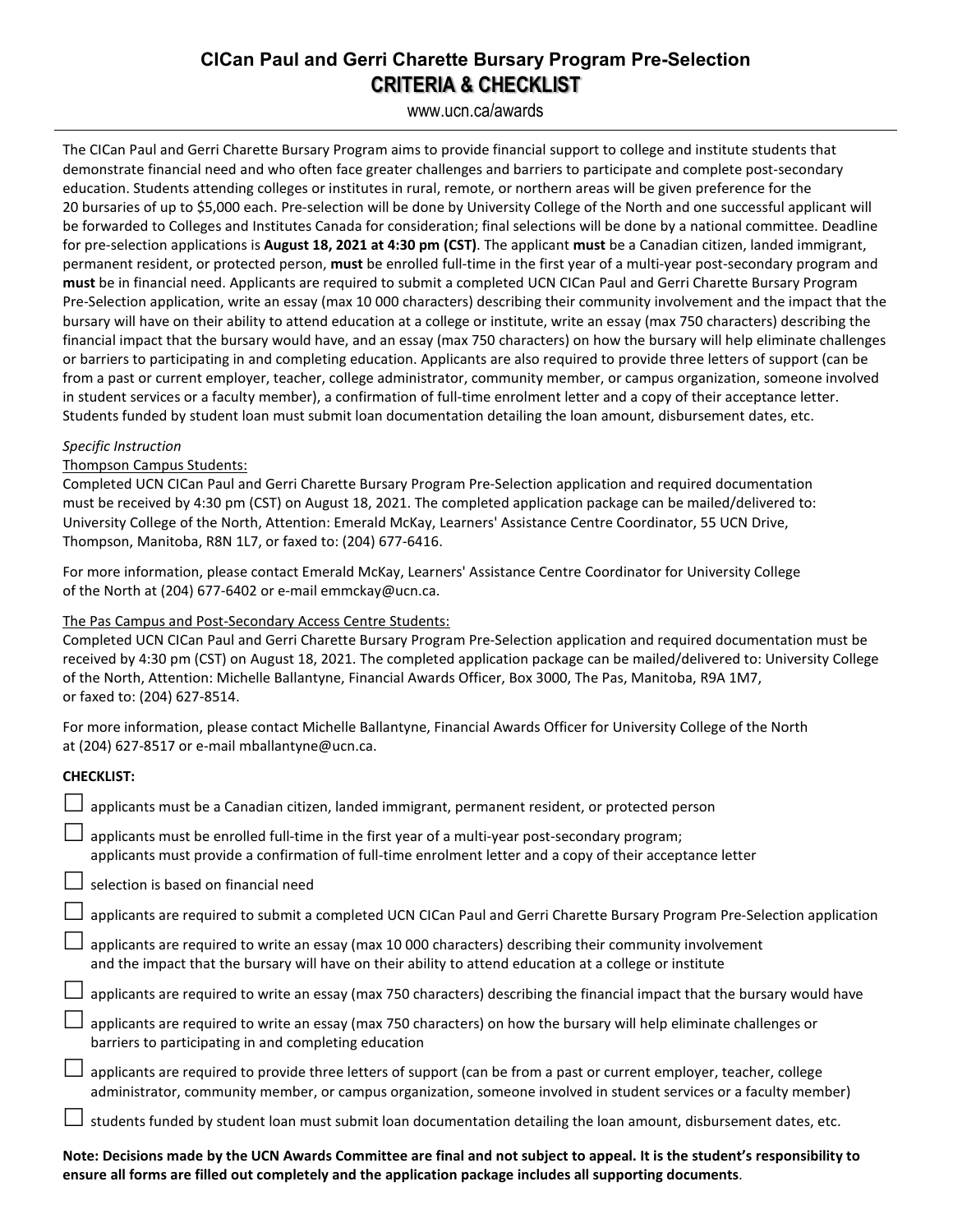

**The Pas Campus & Post-Secondary Access Centre Students**

Michelle Ballantyne, Financial Awards Officer Box 3000, The Pas, Manitoba, R9A 1M7 Phone: (204) 627-8517 Fax: (204) 627-8514 Toll-free: 1-866-627-8500 Extension: 8517

**Thompson Campus Students** Emerald McKay, Learners' Assistance Centre Coordinator 55 UCN Drive, Thompson, Manitoba, R8N 1L7 Phone: (204) 677-6402 Fax: (204) 677-6416 Toll-free: 1-866-677-6450 Extension: 6402

# **Award, Bursary & Scholarship Application**

| -PRINT ALL INFORMATION IN BLACK INK ONLY-                                                                                                                                          | APPLICATION AVAILABLE IN ANOTHER FORMAT UPON REQUEST. |                                                                                                       |                                                                                                                                                                                                                                                                                               |                    |                                                   |  |  |  |
|------------------------------------------------------------------------------------------------------------------------------------------------------------------------------------|-------------------------------------------------------|-------------------------------------------------------------------------------------------------------|-----------------------------------------------------------------------------------------------------------------------------------------------------------------------------------------------------------------------------------------------------------------------------------------------|--------------------|---------------------------------------------------|--|--|--|
| Name of award applying for:<br><b>CICan Paul and Gerri Charette Bursary Program Pre-Selection</b>                                                                                  |                                                       |                                                                                                       |                                                                                                                                                                                                                                                                                               | Date: (yyyy/mm/dd) |                                                   |  |  |  |
| <b>PERSONAL INFORMATION</b>                                                                                                                                                        |                                                       |                                                                                                       |                                                                                                                                                                                                                                                                                               |                    |                                                   |  |  |  |
| Student number:                                                                                                                                                                    |                                                       | Social insurance number:                                                                              |                                                                                                                                                                                                                                                                                               |                    |                                                   |  |  |  |
| First name:                                                                                                                                                                        |                                                       | Last name:                                                                                            |                                                                                                                                                                                                                                                                                               |                    |                                                   |  |  |  |
| Date of birth: (yyyy/mm/dd)                                                                                                                                                        | Gender:                                               | Marital status:<br>$\Box$ Single $\Box$ Married $\Box$ Common-law $\Box$ Separated, divorced, widowed |                                                                                                                                                                                                                                                                                               |                    |                                                   |  |  |  |
| Citizenship status:<br>Canadian citizen $\Box$ Landed immigrant $\Box$ Permanent resident $\Box$ Protected person                                                                  |                                                       |                                                                                                       |                                                                                                                                                                                                                                                                                               |                    |                                                   |  |  |  |
| Permanent mailing address:                                                                                                                                                         |                                                       |                                                                                                       |                                                                                                                                                                                                                                                                                               |                    |                                                   |  |  |  |
|                                                                                                                                                                                    |                                                       |                                                                                                       |                                                                                                                                                                                                                                                                                               |                    |                                                   |  |  |  |
| City:                                                                                                                                                                              |                                                       | Province:                                                                                             |                                                                                                                                                                                                                                                                                               |                    | Postal code:                                      |  |  |  |
| Phone:                                                                                                                                                                             |                                                       |                                                                                                       | E-mail:                                                                                                                                                                                                                                                                                       |                    |                                                   |  |  |  |
| $(H)$ (<br>(C) (                                                                                                                                                                   | $(W)$ (                                               |                                                                                                       |                                                                                                                                                                                                                                                                                               |                    |                                                   |  |  |  |
| <b>EDUCATIONAL BACKGROUND</b>                                                                                                                                                      |                                                       |                                                                                                       |                                                                                                                                                                                                                                                                                               |                    |                                                   |  |  |  |
| University/college program of study:                                                                                                                                               |                                                       | Term:                                                                                                 |                                                                                                                                                                                                                                                                                               | Enrolled in:       | $\Box$ Full-time studies $\Box$ Part-time studies |  |  |  |
| Term GPA: (please attach current copy of unofficial transcript(s); if grades are<br>unavailable have your instructors sign their name by the WIP to confirm regular<br>attendance) | Course-load for term:                                 | $\%$                                                                                                  | Program length: (e.g. year 2 of 4 year program)<br>$of_$<br>$year$ and $(1, 1)$ and $(2, 1)$ and $(3, 1)$ and $(4, 1)$ and $(5, 1)$ and $(6, 1)$ and $(7, 1)$ and $(8, 1)$ and $(9, 1)$ and $(1, 1)$ and $(1, 1)$ and $(1, 1)$ and $(1, 1)$ and $(1, 1)$ and $(1, 1)$ and $(1, 1)$ and $(1, $ |                    |                                                   |  |  |  |
| <b>FAMILY INFORMATION</b>                                                                                                                                                          |                                                       |                                                                                                       |                                                                                                                                                                                                                                                                                               |                    |                                                   |  |  |  |
| Number of dependents under the age of 18 residing with you:                                                                                                                        |                                                       |                                                                                                       |                                                                                                                                                                                                                                                                                               |                    |                                                   |  |  |  |
| $\Box$ 1 $\Box$ 2 $\Box$ 3 $\Box$ 4 $\Box$ 5 $\Box$ 6 $\Box$ 7 $\Box$ 8 $\Box$ 9 $\Box$ 10 $\Box$ Not applicable                                                                   |                                                       |                                                                                                       |                                                                                                                                                                                                                                                                                               |                    |                                                   |  |  |  |
| List ages of dependents:                                                                                                                                                           | Is spouse, common-law:                                |                                                                                                       |                                                                                                                                                                                                                                                                                               |                    |                                                   |  |  |  |
| Employed □ Unemployed □ Student □ Not applicable                                                                                                                                   |                                                       |                                                                                                       |                                                                                                                                                                                                                                                                                               |                    |                                                   |  |  |  |
| <b>FUNDING SOURCES</b>                                                                                                                                                             |                                                       |                                                                                                       |                                                                                                                                                                                                                                                                                               |                    |                                                   |  |  |  |
| How will you be financing your education? (please check those that apply)                                                                                                          |                                                       |                                                                                                       |                                                                                                                                                                                                                                                                                               |                    |                                                   |  |  |  |
| Canada/Manitoba Student Loan/Grants/Bursaries/Scholarships/Awards (please attach proof of loan amount and loan details, e.g. disbursement dates, etc.)                             |                                                       |                                                                                                       |                                                                                                                                                                                                                                                                                               |                    |                                                   |  |  |  |
| Manitoba Employment & Training Services □ Parent/s, Relative, Donor                                                                                                                |                                                       |                                                                                                       |                                                                                                                                                                                                                                                                                               |                    |                                                   |  |  |  |
| Band, Tribal Council, Manitoba Metis Federation (name) _________________________                                                                                                   |                                                       |                                                                                                       |                                                                                                                                                                                                                                                                                               |                    |                                                   |  |  |  |
| Financing will be:                                                                                                                                                                 |                                                       |                                                                                                       |                                                                                                                                                                                                                                                                                               |                    |                                                   |  |  |  |
| $\Box$ Full (books, tuition/fees and living allowance) $\Box$ Partial (please circle those that apply: books, tuition/fees, living allowance)                                      |                                                       |                                                                                                       |                                                                                                                                                                                                                                                                                               |                    |                                                   |  |  |  |
| List funding source name(s) and percent or amount of financing for term:                                                                                                           |                                                       |                                                                                                       |                                                                                                                                                                                                                                                                                               |                    |                                                   |  |  |  |
| Source Name(s)                                                                                                                                                                     |                                                       |                                                                                                       |                                                                                                                                                                                                                                                                                               | Percent or Amount  |                                                   |  |  |  |
|                                                                                                                                                                                    |                                                       |                                                                                                       |                                                                                                                                                                                                                                                                                               |                    | ______________% or \$ ______________              |  |  |  |
|                                                                                                                                                                                    |                                                       |                                                                                                       |                                                                                                                                                                                                                                                                                               |                    | $\frac{1}{2}$ % or \$                             |  |  |  |
|                                                                                                                                                                                    |                                                       |                                                                                                       |                                                                                                                                                                                                                                                                                               |                    | $%$ or $\frac{2}{1}$                              |  |  |  |